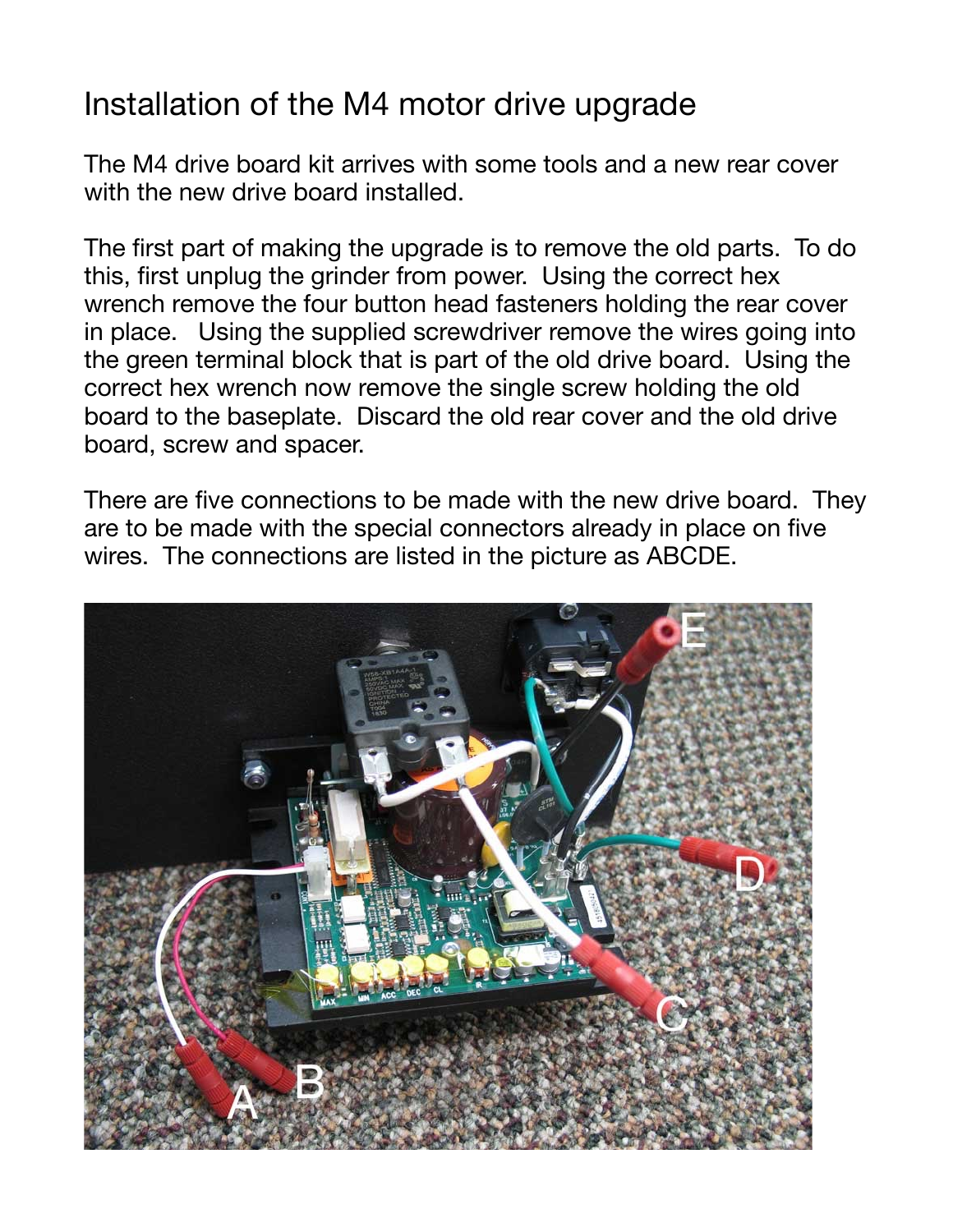The board has 6 tiny trim pots covered in tape. Please do not alter the settings.

The following illustrates how to use the connectors. Your grinder may have the wire ends soldered to make them more solid which worked well in the terminal strip, but if too stiff won't work well with these connectors. If that is the case you must cut the end off the wire and strip about 3/8" of insulation off.



Unscrew the cap and insert the wire end. Be careful to get all the strands through the cap.



Tweak the strands to one side with your thumbnail.



Insert the wire strands into one side of the metal core.